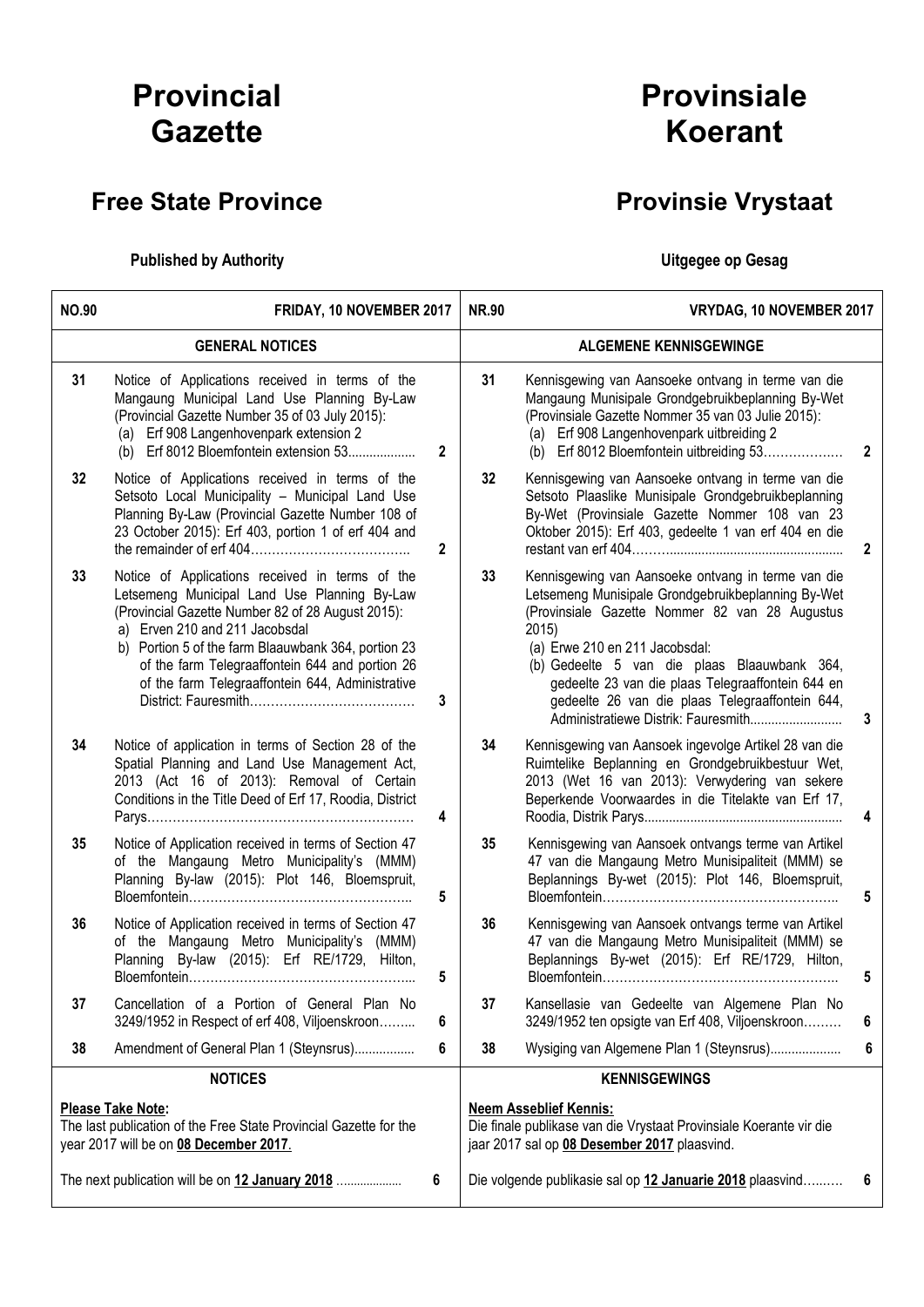### [GENERAL NOTICE NO. 31 OF 2017]

#### MANGAUNG MUNICIPAL LAND USE PLANNING BY-LAW (PROVINCIAL GAZETTE NUMBER 35 OF 03 JULY 2015)

The Mangaung Metropolitan Municipality hereby notify for general information in terms of the provisions of section 47(3) (a) and (b) of the Municipal Land Use Planning By-Law, read together with the relevant provisions of the Spatial Planning and Land Use Management Act, 2013, that the following applications have been received from Ralph Rex Town Planner.

Any person who wishes to make an objection to the approval of the application, is hereby invited to lodge and substantiate their objection in writing to the Town and Regional Planning Sub-Directorate, Mangaung Metropolitan Municipality, PO Box 3704, Bloemfontein, 9300 or sent to patricia.maasdorp@mangaung.co.za Objection(s) stating comprehensive reasons must reach this office within a period of 30 days from the date of publication hereof, i.e. 10 November 2017 provided that the objection stipulates the full particulars of the objector (s) (postal address, street address, telephone numbers(s) and e-mail address).

Any person who is unable to write may, during office hours, visit the offices of the Directorate Planning, Bram Fischer building, room 1011 on the 10<sup>th</sup> floor, where an official of this office will assist those by transcribing their objections. Any person who submitted an objection will be notified in writing if a hearing will be held in respect of the application.

#### (a) Erf 908 Langenhovenpark extension 2:

For the removal of restrictive conditions B. 1 (d), B. 2 (a), B. 2 (a)(i), B. 2 (a)(ii), B. 2 (b), B. 2 (b)(i), B. 2 (b)(ii), B. 2 (c) and B. 2 (d) as depicted on pages 3 and 4 of Deed of Transfer T4182/2014 pertaining to Erf 908 Langenhovenpark extension 2 (5 Frans Wessels Street, Langenhovenpark) in order to permit the owners, the opportunity to develop a second residential dwelling unit thereupon.

#### (b) Erf 8012 Bloemfontein extension 53: For the removal of restrictive conditions 1. a), 2. b) and 2. c) as

depicted on page 2 of Deed of Transfer T7980/2017 pertaining to Erf 8012 Bloemfontein extension 53 (20 Launguedoc Street, Bayswater) in order to permit the owner, the opportunity to develop a second residential dwelling unit thereupon.

#### [GENERAL NOTICE NO.32 OF 2017]

#### SETSOTO LOCAL MUNICIPALITY – MUNICIPAL LAND USE PLANNING BY-LAW (PROVINCIAL GAZETTE NUMBER 108 OF 23 OCTOBER 2015)

It is hereby notified in terms of section 49 of the Setsoto Local Municipality's Municipal Land Use Planning By-Law, 2015, that an application as set out in the Schedule has been lodged at the Setsoto Local Municipality by Ralph Rex Town Planner. The relevant documents and information including plans are available for inspection during office hours  $(07:30 - 16:30)$  at the office of the Director Engineering Services.

--------------------------------------------------------------------------------------------------------------------------------------------------------

#### [ALGEMENE KENNISGEWING NR. 31 VAN 2017]

#### MANGAUNG MUNISIPALE GRONDGEBRUIK-BEPLANNING BY-WET (PROVINSIALE GAZETTE NOMMER 35 VAN 03 JULIE 2015)

Die Mangaung Metropolitaanse Munisipaliteit gee hiermee vir algemene inligting kennis in terme van Artikel 47(3)(a) en (b) van die Munisipale Grondgebruik By-Wet, gelees tesame met die Wet op Ruimtelike Beplanning en Grondgebruik- bestuur, 2013, dat die volgende aansoeke vanaf Ralph Rex Town Planner ontvang is.

Enige persoon wat beswaar wil aanteken teen die goedkeuring van die aansoek, word versoek om hul beswaar skriftelik in te dien by die Stad en Streekbeplanning Sub-Direktoraat, Mangaung Metropolitaanse Munisipaliteit, Posbus 3704, Bloemfontein, 9300 of te stuur na patricia.maasdorp@mangaung.co.za Besware met volledige redes, moet hierdie kantoor binne 30 dae na die datum van die plasing hiervan; naamlik 10 November 2017 bereik. Beswaarmakers se e-pos adres, pos-en straatadres en telefoonnommers moet skriftelike besware vergesel.

Diegene wat nie kan skryf nie kan gedurende kantoorure die kantoor van die Stadsbeplanning Direktoraat, Bram Fischer gebou, kamer 1011 op die 10de vloer, besoek waar 'n beampte van die kantoor diegene sal bystaan met die transkribering van hulle beswaar. Diegene wat 'n beswaar gemaak het, sal skriftelik in kennis gestel word indien 'n verhoor ten opsigte van die aansoek gehou sal word.

#### (a) Erf 908 Langenhovenpark uitbreiding 2:

Die opheffing van beperkende voorwaardes B. 1 (d), B. 2 (a), B. 2 (a)(i), B. 2 (a)(ii), B. 2 (b), B. 2 (b)(i), B. 2 (b)(ii), B. 2 (c) en B. 2 (d) op bladsye 3 en 4 in Transportakte T4182/2014 van toepassing op Erf 908 Langenhovenpark uitbreiding 2 (Frans Wessels straat 5, Langenhovenpark) ten einde die eienaars in staat te stel om 'n tweede woning daarop te ontwikkel.

#### (b) Erf 8012 Bloemfontein uitbreiding 53:

Die opheffing van beperkende voorwaardes 1. a), 2. b) en 2. c) op bladsy 2 in Transportakte T7980/2017 van toepassing op Erf 8012 Bloemfontein uitbreiding 53 (Launguedoc straat 20, Bayswater) ten einde die eienaar in staat te stel om 'n tweede woning daarop te ontwikkel.

#### [ALGEMENE KENNISGEWING NR. 32 2017]

#### SETSOTO PLAASLIKE MUNISIPALE GRONDGEBRUIK-BEPLANNING BY-WET (PROVINSIALE GAZETTE NOMMER 108 VAN 23 OKTOBER 2015)

Kennis geskied hiermee, ter algemene inligting, in gevolge van Artikel 49 van die Setsoto Plaaslike Munisipaliteit se Munisipale Grondgebruik By-Wet, dat 'n aansoek soos uiteengesit in die Skedule ingedien is by die Setsoto Plaaslike Munisipaliteit deur Ralph Rex Town Planner. Die relevante dokumente en inligting insluitende planne sal vir insae beskikbaar wees gedurende kantoorure (07:30 – 16:30) by die kantoor van die Direkteur Ingenieursdienste.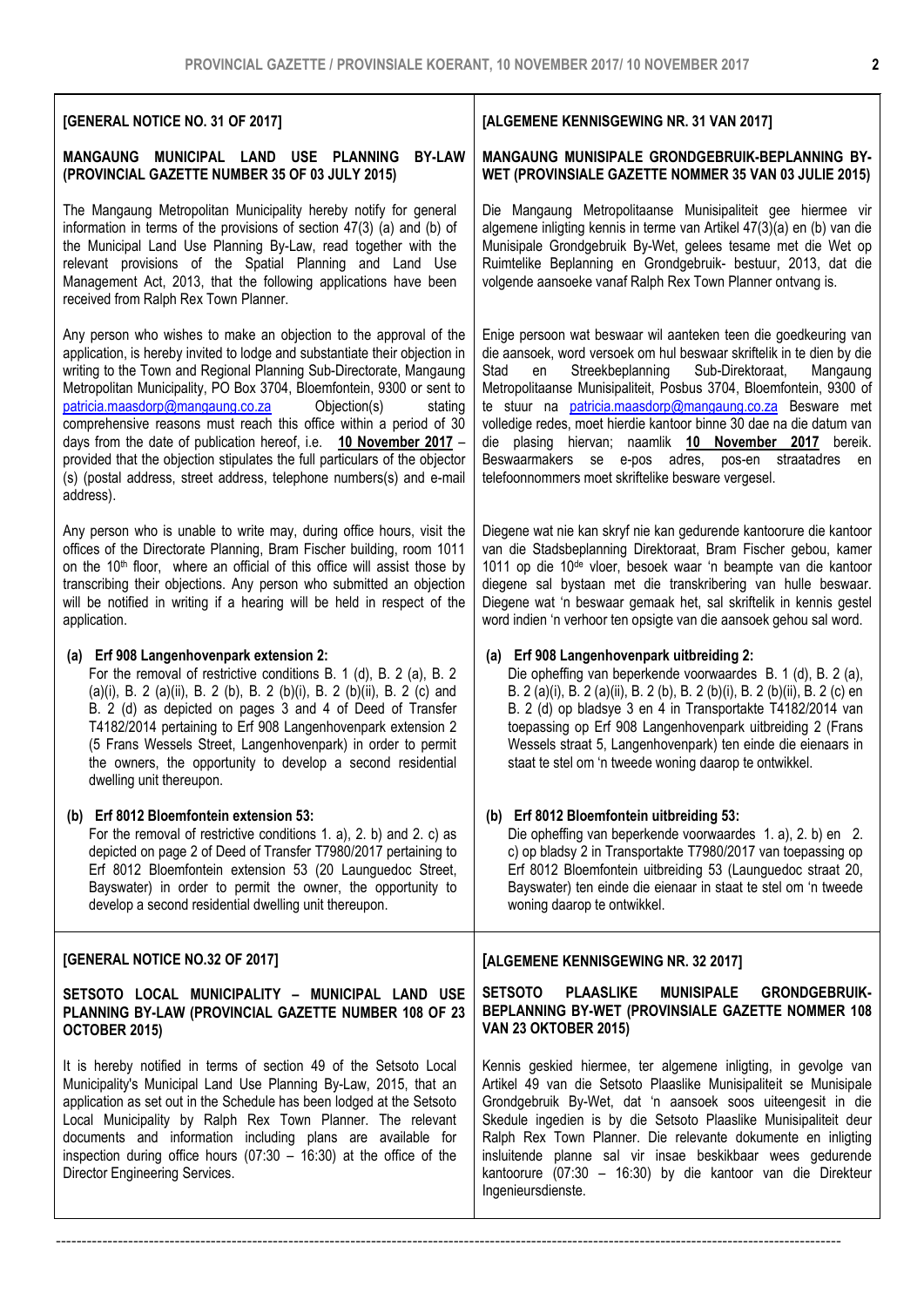Any person who wishes to provide comments, objections or representations to the granting of the proposed application, must submit such written comments, objections or representations together with the reasons therefore, and their e-mail address, postal address, street address and telephone numbers to the Director Engineering Services of the Setsoto Local Municipality, at: PO Box 116,<br>Ficksburg, 9730, or Fax: 051-933 6282 or F-Mail: Ficksburg, 9730, or Fax: 051-933 6282 or technical@setsoto.co.za.

Any person who cannot write may, during office hours, visit the office of the Director, where an official or secretary of the Director will assist such person by transcribing their objections, comments or representations. Comments, objections or representations referred to above must reach the abovementioned office not later than 16h00 on 12 December 2017. All relevant parties will be notified in writing of the inspection and hearing date. Please note that any objections that are received after the closing date will be disregarded.

#### **SCHEDULE**

#### FICKSBURG: S11/03/403-404(0)-404(1)/4: CONSOLIDATION AND REZONING OF THE CONSOLIDATED PROPERTY FROM "SPECIAL RESIDENTIAL" TO "GENERAL RESIDENTIAL": ERF 403, PORTION 1 OF ERF 404 AND THE REMAINDER OF ERF 404

Erf 403 Ficksburg, portion 1 of Erf 404 Ficksburg and the remainder of Erf 404 Ficksburg situated on the corner of Van Soelen, Lang and Ambracht Streets, Ficksburg, for the consolidation of Erf 403 Ficksburg, portion 1 of Erf 404 Ficksburg and the remainder of Erf 404 Ficksburg and the following rezoning of the proposed consolidated property from "Special Residential" to "General Residential", in order to allow for the development of blocks of flats thereupon.

### [GENERAL NOTICE NO. 33 OF 2017]

#### LETSEMENG MUNICIPAL LAND USE PLANNING BY-LAW (PROVINCIAL GAZETTE NUMBER 82 OF 28 AUGUST 2015)

The Letsemeng Local Municipality hereby notify for general information in terms of the provisions of section 48(3)(a) and (b) of the By-Law on Municipal Land Use Planning, read together with the relevant provisions of the Spatial Planning and Land Use Management Act, 2013, that the following applications have been received from Ralph Rex Town Planner.

Any person who wishes to make an objection to the approval of the applications, is hereby invited to lodge and substantiate their objection in writing to the Director: Community Services, Letsemeng Local Municipality, Private Bag X3, Koffiefontein, 9986 or sent to letse@letsemeng.gov.za Objection(s) stating comprehensive reasons must reach this office within a period of 30 days from the date of publication hereof, i.e. until 12 December 2017 – provided that the objection stipulates the full particulars of the objector (s) (postal address, street address, telephone numbers(s) and e-mail address).

Any person who is unable to write may, during office hours, visit the office of the Director: Community Services, 7 Groot Trek Street, Koffiefontein, where an official of this office will assist those by transcribing their objections. Any person who submitted an objection will be notified in writing if a hearing will be held in respect of the application.

--------------------------------------------------------------------------------------------------------------------------------------------------------

Enige persoon wat beswaar wil aanteken teen die goedkeuring van die aansoek, word versoek om hul beswaar en kommentaar en die redes daarvoor tesame met hul e-pos adres, pos-en straatadres en telefoonnommers skriftelik in te dien by die Direkteur Ingenieursdienste van die Setsoto Plaaslike Munisipaliteit, by: Posbus 116, Ficksburg, 9730; of Faks: 051-933 6282; of e-pos:technical@setsoto.co.za.

Diegene wat nie kan skryf nie kan gedurende kantoorure die kantoor van die Direkteur besoek, waar 'n amptenaar of die sekretaresse van die Direkteur diegene sal bystaan met die transkribering van hulle beswaar en kommentaar. Besware en kommentaar met volledige redes, moet die bogenoemde kantoor nie later nie as 16h00 van 12 Desember 2017 bereik. Diegene wat 'n beswaar gemaak het, sal skriftelik in kennis gestel word van die inspeksie en verhoor datum. Kennis moet geneem word dat enige besware wat ontvang word na die sluitingsdatum nie in ag geneem sal word nie

#### SKEDULE

FICKSBURG: S11/03/403-404(0)-404(1)/4: KONSOLIDASIE EN HERSONERING VAN DIE GEKONSOLIDEERDE ERF VAN "SPESIALE WOON" NA "ALGEMENE WOON": ERF 403, GEDEELTE 1 VAN ERF 404 EN DIE RESTANT VAN ERF 404

Erf 403 Ficksburg, gedeelte 1 van Erf 404 Ficksburg en die restant van Erf 404 Ficksburg, geleë op die hoek van Van Soelen, Lang en Ambracht strate, Ficksburg, vir die konsolidasie van Erf 403 Ficksburg, gedeelte 1 van Erf 404 Ficksburg en die restant van Erf 404 Ficksburg en die daaropvolgende hersonering van die voorgestelde gekonsolideerde erf vanaf "Spesiale Woon" na "Algemene Woon", ten einde woonstelblokke daarop te ontwikkel.

#### [ALGEMENE KENNISGEWING NR. 33 VAN 2017]

#### LETSEMENG MUNISIPALE GRONDGEBRUIK-BEPLANNING BY-<br>WET (PROVINSIALE GAZETTE NOMMER 82 VAN (PROVINSIALE GAZETTE NOMMER 82 28 AUGUSTUS 2015)

Die Letsemeng Plaaslike Munisipaliteit gee hiermee vir algemene inligting kennis in terme van Artikel 48(3)(a) en (b) van die Munisipale Grondgebruik By-Wet, gelees tesame met die Wet op Ruimtelike Beplanning en Grondgebruik- bestuur, 2013, dat die volgende aansoek vanaf Ralph Rex Town Planner ontvang is.

Enige persoon wat beswaar wil aanteken teen die goedkeuring van die aansoek, word versoek om hul beswaar skriftelik in te dien by die Direkteur: Gemeenskapdienste, Letsemeng Plaaslike Munisipaliteit, Koffiefontein, 9986 of te stuur na letse@letsemeng.gov.za Besware met volledige redes, moet hierdie kantoor binne 30 dae na die datum van die plasing hiervan bereik; naamlik tot en met 12 Desember 2017. Beswaarmakers se e-pos adres, pos-en straatadres en telefoonnommers moet skriftelike besware vergesel.

Diegene wat nie kan skryf nie kan gedurende kantoorure die kantoor van die Direkteur: Gemeenskapdienste, Groot Trek straat 7, Koffiefontein, besoek, waar 'n beampte van hierdie kantoor diegene sal bystaan met die transkribering van hulle beswaar. Diegene wat 'n beswaar gemaak het, sal skriftelik in kennis gestel word indien 'n verhoor ten opsigte van die aansoek gehou sal word.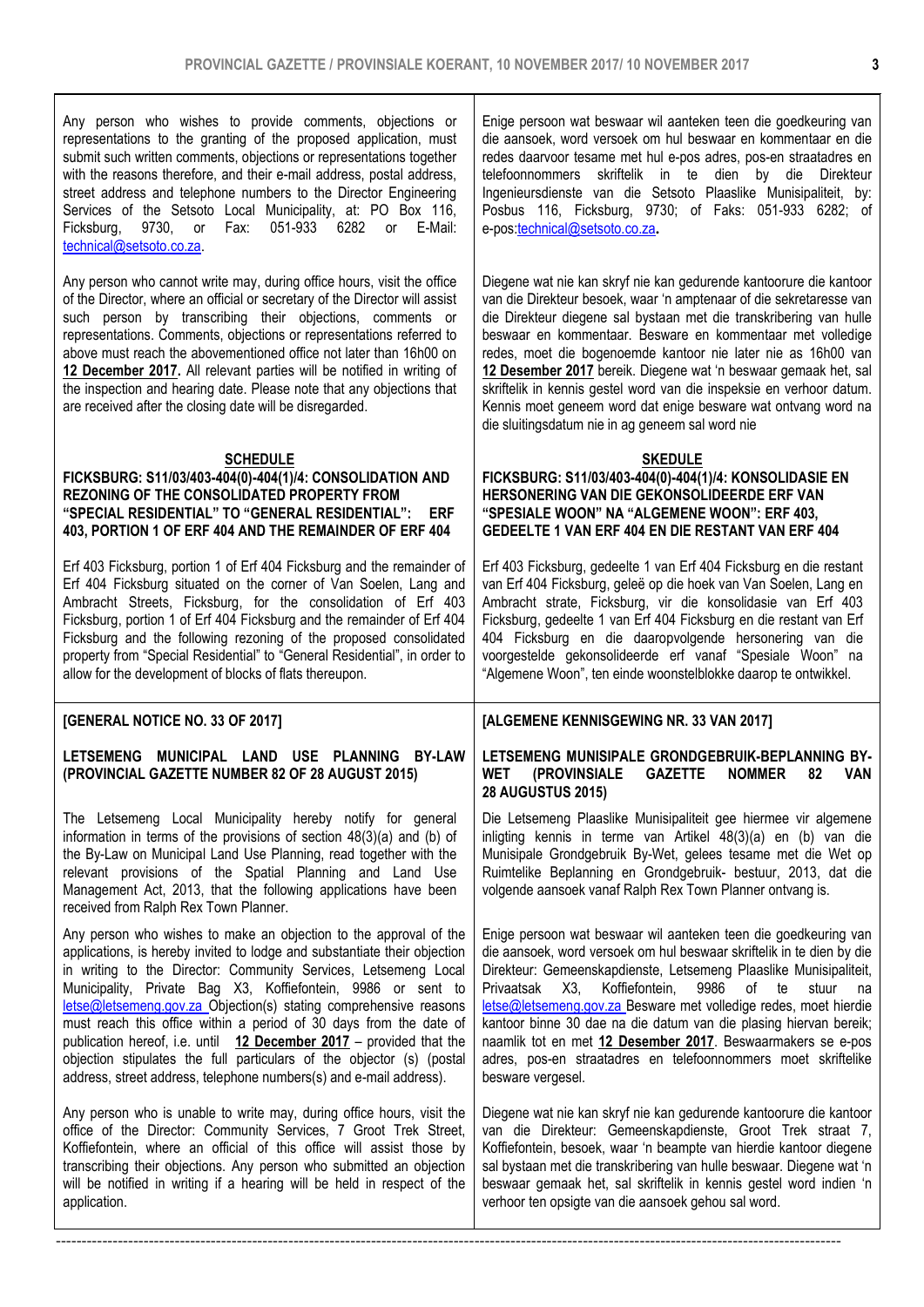#### a) Erven 210 and 211 Jacobsdal:

For the removal of restrictive condition 1. B. (a) as depicted on page 2 of Deed of Transfer T7593/2002 applicable to Erf 210 Jacobsdal and restrictive condition 2. B. (a) as depicted on page 3 of Deed of Transfer T7593/2002 applicable to Erf 211 Jacobsdal and the consolidation of Erf 210 and Erf 211 Jacobsdal in order to allow the owner the opportunity to manage the existing Herfsakker Old Age Home thereupon.

#### b) Portion 5 of the farm Blaauwbank 364, portion 23 of the farm Telegraaffontein 644 and portion 26 of the farm Telegraaffontein 644, Administrative District: Fauresmith:

For the cancellation of the notarial coupling that exists between portion 5 of the farm Blaauwbank 364 and portion 26 of the farm Telegraaffontein 644 as depicted in paragraph C. on page 3 of Deed of Transfer T9466/2016 and the endorsements as depicted on pages 5 and 6 of Deed of Transfer T3529/2012 and the following consolidation of portion 23 of the farm Telegraaffontein 644 with portion 26 of the farm Telegraaffontein 644.

#### [GENERAL NOTICE NO. 34 OF 2017]

#### NOTICE OF APPLICATION IN TERMS OF SECTION 28 OF THE SPATIAL PLANNING AND LAND USE MANAGEMENT ACT, 2013 (ACT 16 OF 2013)

We, Welwyn Town & Regional Planners, being the authorised agent of the owner, hereby give notice in terms of Section 28 of the Spatial Planning and Land Use Management Act, 2013 (Act 16 of 2013) that we have applied to the Metsimaholo Local Municipality for the removal of certain conditions in the Title Deed of Erf 17, Roodia, District Parys, Free State Province, situated at 9 Karas Avenue, Vaalpark, and the simultaneous amendment of the Sasolburg Town Planning Scheme, no. 1 of 1993, by the rezoning of the property, from "Residential Special 1" to "Special Business (Mixed)".

Particulars of the application will lie for inspection during normal office hours at the Town Planning Department, Room 205, Metsimaholo Civic Centre, Fichardt Street, Sasolburg, for a period of 30 days from 10 November 2017. Objections to or representations in respect of the application must be lodged with or made in writing to the Local Economic Development and Planning Department, P O Box 60, Sasolburg, 1947, before or on 11 December 2017. Any person who cannot write may during office hours come to the address stated in the notice where a staff member of the municipality will assist those persons by transcribing their objections, comments or representations. A person who submits comments, objections or representations will be notified if a hearing will be held in respect of the application.

Contact details of applicant: Welwyn Town and Regional Planners, P.O. Box 6436, Vanderbijlpark, 1900, Tel: (016) 933 9293. Contact details of owner: C. Raubenheimer 082 788 8881

--------------------------------------------------------------------------------------------------------------------------------------------------------

#### a) Erwe 210 en 211 Jacobsdal:

Die opheffing van beperkende voorwaardes 1. B. (a) op bladsy 2 van Titel Akte T7593/2002 van toepassing op Erf 210 Jacobsal en beperkende voorwaarde 2. B. (a) op bladsy 3 van Titel Akte T7593/2002 van toepassing op Erf 211 Jacobsdal en die konsolidasie van Erf 210 met Erf 211 Jacobsdal ten einde die eienaar in staat te stel om die bestaande Herfsakker Outehuis daarop te bedryf.

b) Gedeelte 5 van die plaas Blaauwbank 364, gedeelte 23 van die plaas Telegraaffontein 644 en gedeelte 26 van die plaas Telegraaffontein 644, Administratiewe Distrik: Fauresmith:

Die kansellasie van die notariële koppeling wat bestaan tussen gedeelte 5 van die plaas Blaauwbank 364 en gedeelte 26 van die plaas Telegraaffontein 644 soos uitgebeeld in paragraaf C. op bladsy 3 van Titel Akte T9466/2016 en die endossemente op bladsye 5 en 6 van Titel Akte T3529/2012 en die daaropvolgende konsolidasie van gedeelte 23 van die plaas Telegraaffontein 644 met gedeelte 26 van die plaas Telegraaffontein 644.

#### [ALGEMENE KENNISGEWING NR. 34 VAN 2017]

#### KENNISGEWING VAN AANSOEK INGEVOLGE ARTIKEL 28 VAN DIE RUIMTELIKE BEPLANNING EN GRONDGEBRUIKBESTUUR WET, 2013 (WET 16 VAN 2013)

Ons, Welwyn Stads- en Streekbeplanners, synde die gemagtigde agent van die eienaar, gee hiermee ingevolge Artikel 28 van die Ruimtelike Beplanning en Grondgebruikbestuur Wet, 2013 (Wet 16 Van 2013) kennis, dat ons by die Metsimaholo Plaaslike Munisipaliteit aansoek gedoen het om die verwydering van sekere beperkende voorwaardes in die Titelakte van Erf 17, Roodia, Distrik Parys, Vrystaat Provinsie, geleë te 9 Karaslaan, Vaalpark, asook die gelyktydige wysiging van die Sasolburg Dorpsbeplanningskema, nr. 1 van 1993, deur die hersonering van die eiendom van "Woon: Spesiaal 1" na "Spesiale Besigheid (Gemeng)".

Besonderhede van die aansoek lê ter insae gedurende gewone kantoorure by die kantoor van die Stadsbeplanningsdepartement, Kamer 205, Metsimaholo Burgersentrum, Fichardtstraat, Sasolburg, vir 'n tydperk van 30 dae vanaf 10 November 2017. Besware teen of vertoë ten opsigte van die aansoek moet voor of op 11 Desember 2017 skriftelik tot die Plaaslike Ekonomiese Ontwikkeling en Beplannings Departement, Posbus 60, Sasolburg, 1947, ingedien of gerig word. Enige persoon wat nie kan skryf nie kan gedurende kantoorure by die adres vermeld in die kennisgewing, gaan waar 'n personeellid van die munisipaliteit daardie persone sal help deur transkribering van hul besware, kommentaar of vertoë. 'n Persoon wat kommentaar voorlê, beswaar maak of vertoë rig sal in kennis gestel word as 'n verhoor gehou word ten opsigte van die aansoek.

Kontakbesonderhede van applikant: Welwyn Stads - en Streekbeplanners, Posbus 6436, Vanderbijlpark, 1900, Tel: (016) 933 9293. Kontakbesonderhede van eienaar: C. Raubenheimer 082 788 8881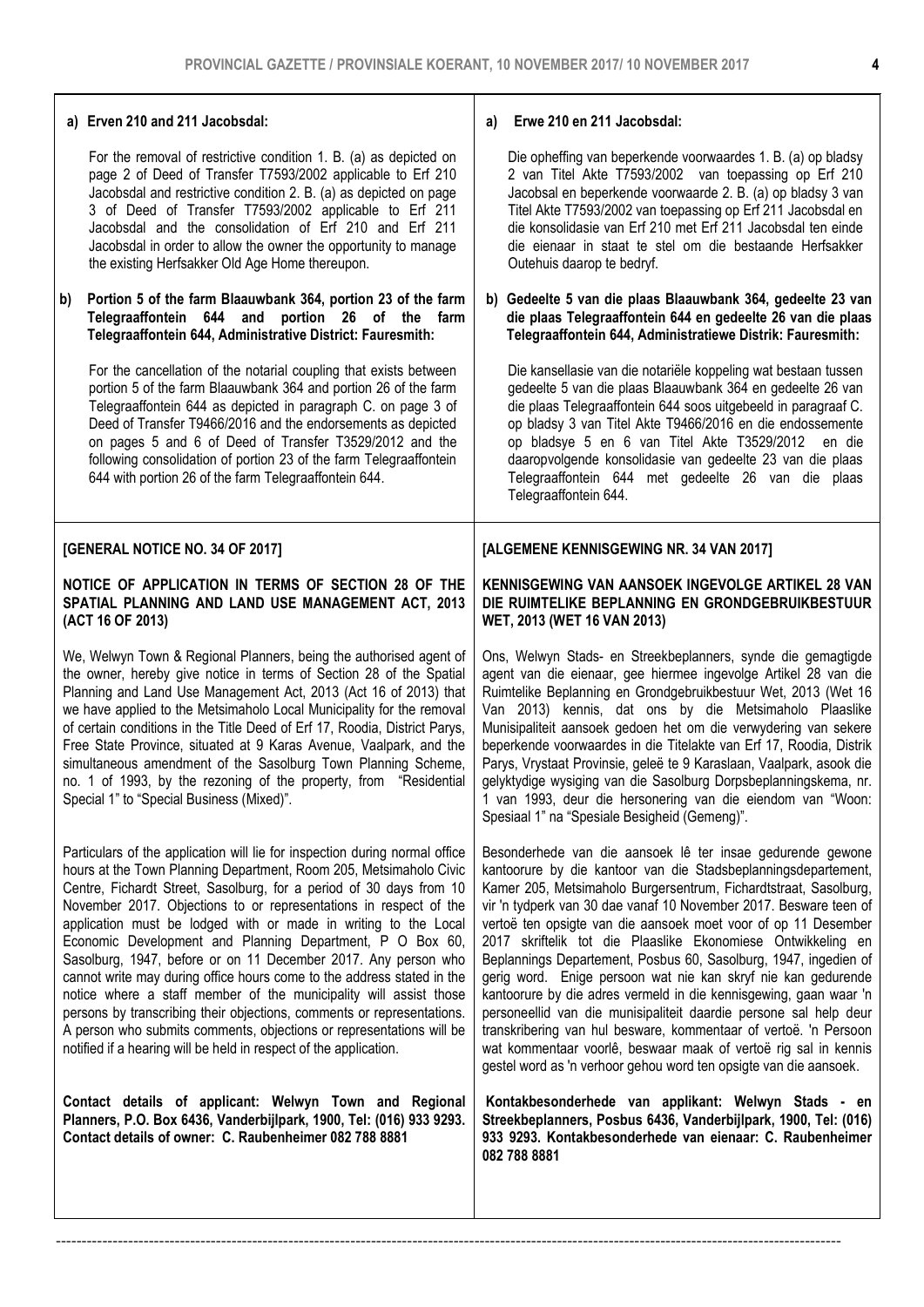[ALGEMENE KENNISGEWING NR. 35 VAN 2017]

MANGAUNG METRO MUNISIPALITEIT

### [GENERAL NOTICE NO. 35 OF 2017]

#### MANGAUNG METROPOLITAN MUNICIPALITY

| Applicant:<br>Owner:<br>Property Description:<br>Physical Address:<br>Detailed description<br>of proposal: | Urban Dynamics (FS) Inc.<br>Lenova Construction (PTY) LTD<br>Plot 146, Bloemspruit, Bloemfontein<br>South-eastern C/o<br>Kendal<br>and<br><b>Voorspoed Street</b><br>Application<br>is<br>made<br>for<br>the<br>establishment of a township on the<br>abovementioned property that<br>will<br>consist of 83 single dwelling erven, a<br>park, and a street.                                                                                                                                                                                                                                                                                                                                                                                                      | Applikant:<br>Eienaar:<br>Eiendomsbeskrywing:<br>Fisiese Adres:<br>Beskrywing van<br>ansoek                                                                                                                                                                                                                                                                                                                                                                                                                                                                                                                                                                                                                                                                                                                                                           | Urban Dynamics (FS) Inc.<br>Lenova Construction (PTY) LTD<br>Plot 146, Bloemspruit, Bloemfontein<br>Suid-oostelike<br>H/v<br>Kendal<br>and<br><b>Voorspoed Street</b><br>Aansoek word gedoen vir die stigting van<br>'n dorp op bogenoemde eiendom wat uit<br>83 enkelwoonerwe, 'n park, en 'n straat<br>sal bestaan.                             |  |
|------------------------------------------------------------------------------------------------------------|------------------------------------------------------------------------------------------------------------------------------------------------------------------------------------------------------------------------------------------------------------------------------------------------------------------------------------------------------------------------------------------------------------------------------------------------------------------------------------------------------------------------------------------------------------------------------------------------------------------------------------------------------------------------------------------------------------------------------------------------------------------|-------------------------------------------------------------------------------------------------------------------------------------------------------------------------------------------------------------------------------------------------------------------------------------------------------------------------------------------------------------------------------------------------------------------------------------------------------------------------------------------------------------------------------------------------------------------------------------------------------------------------------------------------------------------------------------------------------------------------------------------------------------------------------------------------------------------------------------------------------|---------------------------------------------------------------------------------------------------------------------------------------------------------------------------------------------------------------------------------------------------------------------------------------------------------------------------------------------------|--|
| intent to approve the abovementioned application.                                                          | Notice is hereby given in terms of Section 47 of the Mangaung Metro<br>Municipality's (MMM) Planning By-law (2015) of the said Municipality's                                                                                                                                                                                                                                                                                                                                                                                                                                                                                                                                                                                                                    | In terme van Artikel 47 van die Mangaung Metro Munisipaliteit<br>(MMM) se Beplannings By-wet (2015) word die publiek hiermee in<br>kennis gestel van die Munisipaliteit se voorneme om die<br>bogenoemde aansoek goed te keur.                                                                                                                                                                                                                                                                                                                                                                                                                                                                                                                                                                                                                        |                                                                                                                                                                                                                                                                                                                                                   |  |
| until 11 December 2017.                                                                                    | The application, relevant plans, documents and information will be<br>available for inspection during office hours $(08:30 - 15:00)$ at the office<br>of the Town and Regional Planning Sub-directorate of the Mangaung<br>Metro Municipality, Room 1011, 10 <sup>th</sup> Floor, Bram Fischer Building,<br>Corner Nelson Mandela Drive and Markgraaf Street, Bloemfontein,                                                                                                                                                                                                                                                                                                                                                                                      | Die aansoek, betrokke planne, dokumente en inligting sal vir<br>besigtiging beskikbaar wees tydens kantoorure (08:30 - 15:00) by<br>die kantoor van van die Stads- en Streeksbeplanning Sub-<br>direktoraat, Kamer 1011, op die 10de Vloer van die Bram Fischer-<br>gebou, geleë op die hoek van Nelson Mandela Rylaan en Markgraaf<br>Straat, Bloemfontein, tot en met 11 Desember 2017.                                                                                                                                                                                                                                                                                                                                                                                                                                                             |                                                                                                                                                                                                                                                                                                                                                   |  |
| <b>MMM</b><br>at<br>the<br>assisted by Me. P Maasdorp at Room 1011.                                        | Any person who has an interest in the matter and who wishes to object<br>to the granting of the application or who desires to be heard, or wants<br>to make representations concerning the matter, must communicate in<br>writing with the Town and Regional Planning Sub-directorate of the<br>above-mentioned<br>address,<br><b>or</b><br>email:<br>patricia.maasdorp@mangaung.co.za, or post to P.O. Box 3704,<br>Bloemfontein, on or before 11 December 2017 at 15h00. Writings<br>must quote your name, address, contact details, interest in the<br>application and reasons for your comments, and be dated. The<br>Municipality may refuse to accept comment received after the closing<br>date. Any person who cannot write and wish to be heard will be | Enige persoon wat 'n belang in die saak het, en wat beswaar wil<br>maak teen die goedkeuring van die aansoek of wat verlang om in<br>verband daarmee gehoor te word of vertoë wil rig, word uitgenooi om<br>met die Stads- en Streeksbeplannings Sub-direktoraat van MMM by<br>bogenoemde<br>die<br>adres,<br>οf<br>per<br>epos:<br>patricia.maasdorp@mangaung.co.za, of per pos: Posbus 3704,<br>Bloemfontein, 9300, skriftelik in verbinding te tree. Alle skrywes moet<br>die volgende bevat: u naam, adres, kontak besonderhede, belang in<br>die aansoek, redes vir die skrywe, en moet gedateer wees. Skrywes<br>moet MMM op 11 Desember 2017 om 15:00 bereik, waarna MMM<br>mag weier om u kommentaar te aanvaar. Enige persoon wat nie kan<br>skryf nie en gehoor wil word in die saak, sal deur Me. P Maasdorp by<br>Kamer 1011 gehelp word. |                                                                                                                                                                                                                                                                                                                                                   |  |
| [GENERAL NOTICE NO. 36 OF 2017]                                                                            |                                                                                                                                                                                                                                                                                                                                                                                                                                                                                                                                                                                                                                                                                                                                                                  | [ALGEMENE KENNISGEWING NR. 36 VAN 2017]                                                                                                                                                                                                                                                                                                                                                                                                                                                                                                                                                                                                                                                                                                                                                                                                               |                                                                                                                                                                                                                                                                                                                                                   |  |
| <b>MANGAUNG METROPOLITAN MUNICIPALITY</b>                                                                  |                                                                                                                                                                                                                                                                                                                                                                                                                                                                                                                                                                                                                                                                                                                                                                  | <b>MANGAUNG METRO MUNISIPALITEIT</b>                                                                                                                                                                                                                                                                                                                                                                                                                                                                                                                                                                                                                                                                                                                                                                                                                  |                                                                                                                                                                                                                                                                                                                                                   |  |
| Applicant:<br>Owner:<br>Property Description:<br>Physical Address:<br>Detailed description of<br>proposal  | Urban Dynamics (FS) Inc.<br>Al Cris Trust (IT374/2016(B)<br>Erf RE/1729, Hilton, Bloemfontein<br>70 Lombard Street, Hilton<br>Application is made for the rezoning of<br>Erf RE/1729, Hilton from "Single<br>2"<br>"Educational<br>Residential<br>to<br>Purposes" so as to permit a crèche<br>with 40 children the property.                                                                                                                                                                                                                                                                                                                                                                                                                                     | Applikant:<br>Eienaar:<br>Eiendomsbeskrywing:<br>Fisiese Adres:<br>Beskrywing van<br>ansoek                                                                                                                                                                                                                                                                                                                                                                                                                                                                                                                                                                                                                                                                                                                                                           | Urban Dynamics (FS) Inc.<br>Al Cris Trust (IT374/2016(B)<br>Erf RE/1729, Hilton, Bloemfontein<br>70 Lombard Street, Hilton<br>Aansoek word gedoen<br>die<br>vir<br>hersonering van Erf RE/1729, Hilton<br>"Enkelwoon<br>1"<br>vanaf<br>na<br>"Opvoedkundige<br>Doeleindes"<br>om<br>sodoende 'n kleuterskool<br>40<br>met<br>kinders toe te laat. |  |
| intent to approve the abovementioned application.                                                          | Notice is hereby given in terms of Section 47 of the Mangaung Metro<br>Municipality's (MMM) Planning By-law (2015) of the said Municipality's                                                                                                                                                                                                                                                                                                                                                                                                                                                                                                                                                                                                                    | In terme van Artikel 47 van die Mangaung Metro Munisipaliteit<br>(MMM) se Beplannings By-wet (2015) word die publiek hiermee in<br>kennis gestel van die Munisipaliteit se voorneme om die<br>bogenoemde aansoek goed te keur.                                                                                                                                                                                                                                                                                                                                                                                                                                                                                                                                                                                                                        |                                                                                                                                                                                                                                                                                                                                                   |  |
|                                                                                                            |                                                                                                                                                                                                                                                                                                                                                                                                                                                                                                                                                                                                                                                                                                                                                                  |                                                                                                                                                                                                                                                                                                                                                                                                                                                                                                                                                                                                                                                                                                                                                                                                                                                       |                                                                                                                                                                                                                                                                                                                                                   |  |